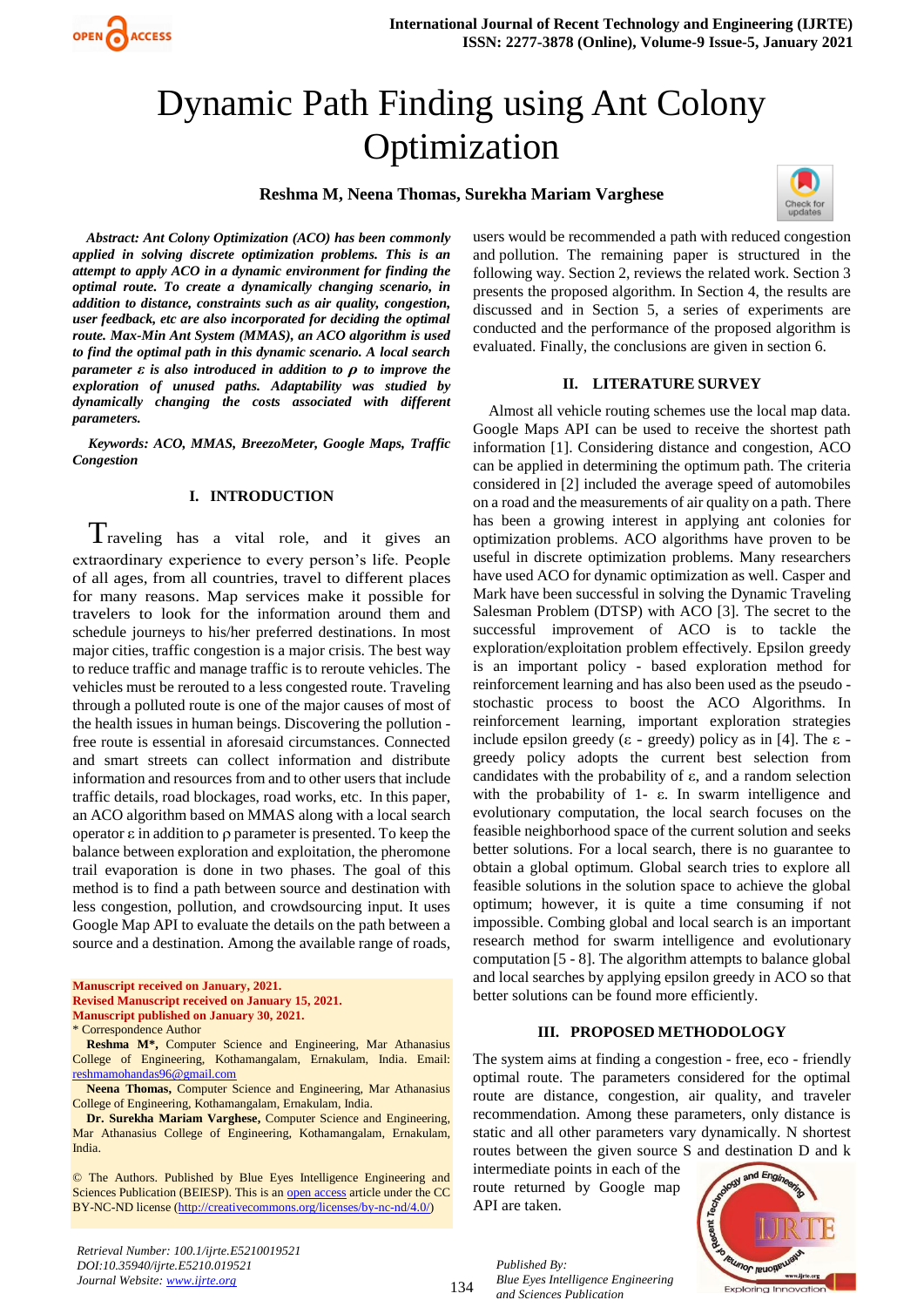The users will be led to the least congested and polluted road. The system's key modules involve obtaining path details from the Google Map

API, obtaining intermediate points on the road, detecting congestion using data obtained from Traffic APIs, detecting air quality in particular areas, collecting feedback from users, finding an optimal route.

## **A. Identification of routes via Google Map API**

Google Map API will help the user to locate the path from source to destination. The vehicle routing system sends map requests through maps API, and map servers send the result back to the application. The users can provide the origin and destination. The application will communicate with the Google Maps API Directions Service. When specifying the origin or destination in a directions request, the user can specify a query string. The Directions Service returns directions using a series of waypoints. The path directions are shown as a polyline on a map. Travel time is the primary factor that is optimized, but other factors such as distance can also be taken into account. The routes obtained will have varying air quality and congestion. Thus it is better if the intermediate points along the route are determined. It will become easier to determine the air quality levels and congestion between the intermediate points. The direction steps are taken as the intermediate points. A single step describes a specific, single instruction on the journey, e.g., "Turn left at the fourth street". The step not only describes the instruction but also contains distance information relating to how this step relates to the following step.

### **B. Estimation of Congestion**

Congestion on the road is induced by a change in vehicle volume. When probe vehicles using the app move with GPS location enabled, these coordinates are used to compute the speed of the vehicle. Reduced speed of vehicles in a particular segment signifies congestion in that segment. As more and more drivers use the app, congestion computation becomes more accurate.

The latitude and longitude of the intermediate points are used to find traffic information. This is achieved with the assistance of Traffic API. The different colors on the routes in the traffic layer show the current status of the traffic on these routes. Various colors are being used to denote live traffic status. They are green, orange, and red denoted with values 0, 1, and 2 respectively. Green means there are fewer traffic delays. Orange means there is a medium amount of traffic. Red means there is high traffic.

# **C. Detection of Air Quality**

Although many initiatives and information sources are helpful to broadly inform on air pollution, they often lack key elements that are required to provide individuals with relevant information, namely real - time and location - based data. By the time the data is available, the conditions are likely to have changed and not relevant to the point of interest.

In contrast, BreezoMeter's air quality data is easily accessible through API calls and is real-time and location-based. Moreover, Breezometer verifies all its data sources and performs strict QA to ensure the highest level of accuracy. Thus, BreezoMeter API is the best choice to collect air quality information.

BreezoMeter accepts the latitude and longitude information of the intermediate points and responds in real-time with air quality values. The BreezoMeter's Air Quality Index (BAQI) scale ranges from  $0 =$  "poor" to  $100 =$ "excellent" with five categories, namely poor (0 - 19), low (20 - 39), moderate (40 - 59), fair (60 - 79) and excellent (80 - 100).

# **D. Collection of Feedback**

User recommendations are very important in improving the performance of any system. A feedback system collects responses from the traveler as good, satisfactory, or poor for different aspects such as timeliness, eco-friendliness, etc about the route obtained. The users can enter their feedback based on the satisfaction level they obtained after traveling through a particular route. This can depend on whether the route is prone to accidents, road conditions, road jumps, jerking, etc. This feedback of the traveler is distributed among different segments of the route traveled by him. As more and more travelers use the different segments, their crowd sourced importance will vary making the value dynamic.

# **E. Implementation of ACO**

There are well-known deterministic algorithms capable of solving shortest path problems in a directed graph with n vertices and m arcs. Dynamic variations of shortest path problems allow the weight function to be changed while determining the shortest paths, or after they've been calculated. This could occur in the shortest route navigation problems where the weight feature represents travel time that can be affected by traffic, pollution, etc. ACO algorithms can continue the optimization process even after the graph changes. When minor changes are made in the graph, ACO can achieve better performance than other algorithms that have to start from scratch whenever the graph is modified [9].

Ants move from source to destination in each iteration, passing through different sub - routes. The parameter of the pheromone constant is used to deposit pheromone on the map. After ant travels from one stage to another, it deposits a pheromone that reinforces the route to another ant trailing the road, the pheromone trail that decides the next node to follow: node i, an explorer ant m select probabilistically node j to follow next using probabilistic rule shown in (1).

$$
P_{ij}^{k}(t) = \left\{ \frac{\left[\tau_{ij}(t)\right]^{k}\left[\eta_{ij}(t)\right]^{k}}{\sum_{i \in N_{i}^{k}}\left[\tau_{ij}(t)\right]^{k}\left[\eta_{ij}(t)\right]^{k}} \right\}
$$
(1)

where  $\tau$  (i, j) is the strength of pheromone deposited by each ant on the path (i, j),  $\alpha$  is the intensity control parameter.  $\eta$  (i, j) is the gain of the path (i, j) which is determined by  $\eta$  (i, j) =  $1/Q(i, j)$ , where  $Q(i, j)$  is the least distance of move from node point i to the destination node point j,  $β$  is the visibility control parameter. ACO performance can be improved by obtaining stronger exploitation of the best solutions found during the search. This will lead to the problem of stagnation of the search. Therefore, the key to achieving the best performance of ACO algorithms is to combine improved exploitation of the best solutions found during the search with an effective mechanism for avoiding early search stagnation.

*Retrieval Number: 100.1/ijrte.E5210019521 DOI:10.35940/ijrte.E5210.019521 Journal Website: www.ijrte.org*

135

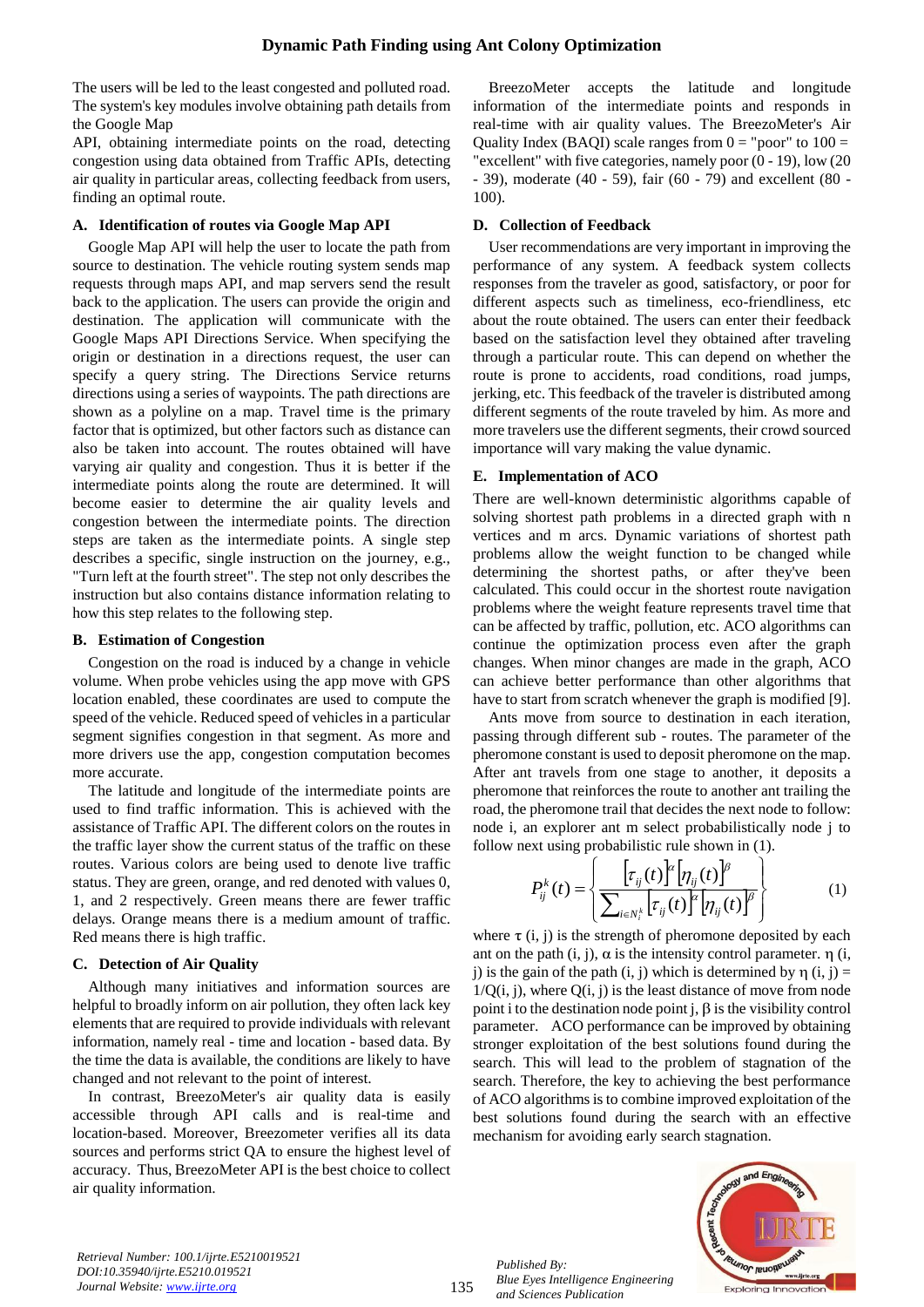

MMAS has been developed to satisfy these requirements. The local search exploration of unused paths is also improved by introducing a  $\varepsilon$  parameter in addition to  $\rho$  in MMAS. The major steps in applying ACO include:

 Initializing ants: Artificial ants are located at each source node. The probability of selecting an edge between city x and y by the  $k^{\text{th}}$  ant is given by (2).

$$
P_{xy}^k = \frac{(\nu_{xy}^{\mu})(\tau_{xy}^{\alpha})(\eta_{xy}^{\beta})(\delta_{xy}^{\gamma})(\delta_{xy}^{\alpha})}{\sum_{z \in allowed_y}(\nu_{xy}^{\mu})(\tau_{xy}^{\alpha})(\eta_{xy}^{\beta})(\delta_{xy}^{\gamma})(\delta_{xy}^{\gamma})}
$$
 (2)

Here, the *v* parameter is the strength of pheromone deposited by each ant on the path.  $\tau$  parameter is considered as the distance parameter of the route, η is used as the parameter for indicating the congestion rate of a particular route,  $\varphi$  is used for indicating air quality value of that route and  $\delta$  is used as the parameter for crowdsourcing.  $\mu$ ,  $\alpha$ ,  $\beta$ ,  $\gamma$ , and λ refers to the preference of the respective parameters.

 Pheromone update: In MMAS only one single ant is used to update the pheromone trails after each iteration. The modified pheromone trail update rule is given by (3).

$$
\tau_{ij} = \tau_{ij} + \Delta \tau_{ij}^{best} \tag{3}
$$

where  $\Delta \tau_{ii}$  best = Q/L<sub>best</sub>. Here, Q is a constant and L<sub>best</sub> denotes the solution cost of the global-best solution. The pheromone update is the most important means of search exploitation in MMAS. By this choice, solution elements which frequently occur in the best-found solutions get a large reinforcement. The pheromone evaporation takes place once the ants complete each iteration. It is given by (4).

$$
\tau_{ij} = (1 - \rho)\tau_{ij} \tag{4}
$$

where  $\rho$  is the pheromone evaporation coefficient. After pheromone update by global-best path, search stagnation may occur. This can occur if the pheromone trail is much higher for a choice than all others at every selection point. In this situation, due to the probabilistic choice governed by (2), an ant will prefer this solution component over all alternatives and further reinforcement will be given to the solution component in the pheromone trail update. In such a case, the ants often create the same solution and the search space exploration is stopped. Such a stagnation situation should be avoided. One way to do this is to affect the probability of selecting the next component of the solution. Yet by restricting the pheromone trails' effect one can easily prevent the relative differences between the pheromone trails from being too drastic during the algorithm's run. To achieve this goal, MMAS imposes explicit limits  $\tau_{\min}$  and  $\tau_{\max}$  on the minimum and maximum pheromone trails such that for all pheromone trails  $\tau_{ij}(t)$ ,  $\tau_{min} \leq \tau_{ij}(t) \leq \tau_{max}$ . After each iteration one has to ensure that the pheromone trail respects the limits. The exploration of local search needed to be improved to obtain an optimal solution. Otherwise, there is a chance of getting trapped in sub-optimal solutions. This is implemented by introducing an additional parameter called local search parameter, ε in addition to ρ to explore the unused paths. The ε parameter evaporates the pheromone in the edges of the used paths other than that of the best path. It is given by (5).

$$
\tau_{ij} = (1 - \varepsilon)\tau_{ij} \tag{5}
$$

where  $\varepsilon$  is the local search parameter.

 Stopping procedure: The ACO algorithm is concluded by achieving a predefined number of iterations while an ant is

*Retrieval Number: 100.1/ijrte.E5210019521 DOI:10.35940/ijrte.E5210.019521 Journal Website: www.ijrte.org*

discarded before hitting its target by achieving a predefined maximum number of hops. The total number of iterations is100. The values of alpha, beta, gamma, and lambda can range from 0.1 to 1.0.

#### **IV. RESULT**

Various paths between source and destination have been obtained utilizing the Google Map API. Congestion and air quality index, as well as reviews from the users, are also collected. MMAS with local search parameter ε was implemented to achieve the path with less congestion and pollution. 100 iterations are done to achieve the desired outcome. Fig. 1 shows three of Google's routes from a source to a destination. The time and distance to travel are provided on the map. Fig. 2 indicates the intermediate points of the path. The points also get the latitude and longitude pair measurements. Fig. 3 provides information on the congestion of a specific latitude-longitude pair. Fig. 4 displays a road network for applying ACO. Fig. 5 depicts optimal path finding. Users will insert values ranging from 0.0 to 1.0 to alpha, beta, gamma, and lambda. This recommends the best routes depending on the preferences.



Turn left onto Gali Number 5 0.2 km -- (28.70335069999999. 77.10216749) -- Traffic Air Quality Continue straight 0.3 km - (28.7022507 . 77.1037709 ) - Traffic Air Quality Turn right \ 2.4 km -- (28.7004039, 77.1021633) -- Traffic Air Qua Turn left onto Dr NS Hardikar Rd 1.8 km - (28.6994569 . 77.1232565) - Traffic Air Quality Slight left onto NH9 5.8 km - (28.7105537, 77.136786099999999) -- Traffic Air Quality Keep right to stay on NH9 9.1 km -- (28.7336407 , 77.1786506 ) -- Traffic Air Quality<br>Keep right to continue on Outer Ring Rd /u003cwbr/u003e NH9 \ 0.2 km -- (28.6806435 , 77.22933759999999 ) -- Traffic Air Quality Slight left 1.5 km - (28.6787932, 77.2295824) -- Traffic Air Quality Slight left onto NH 44 2.4 km -- (28.6670075, 77.2339891) -- Traffic Air Quality Slight left to stay on NH 44 \ 1.7 km -- (28.6542353, 77.2496135) -- Traffic Air Quality

#### **Fig. 2. Intermediate points of a route**



**Fig. 3. Details of congestion of an intermediate point**

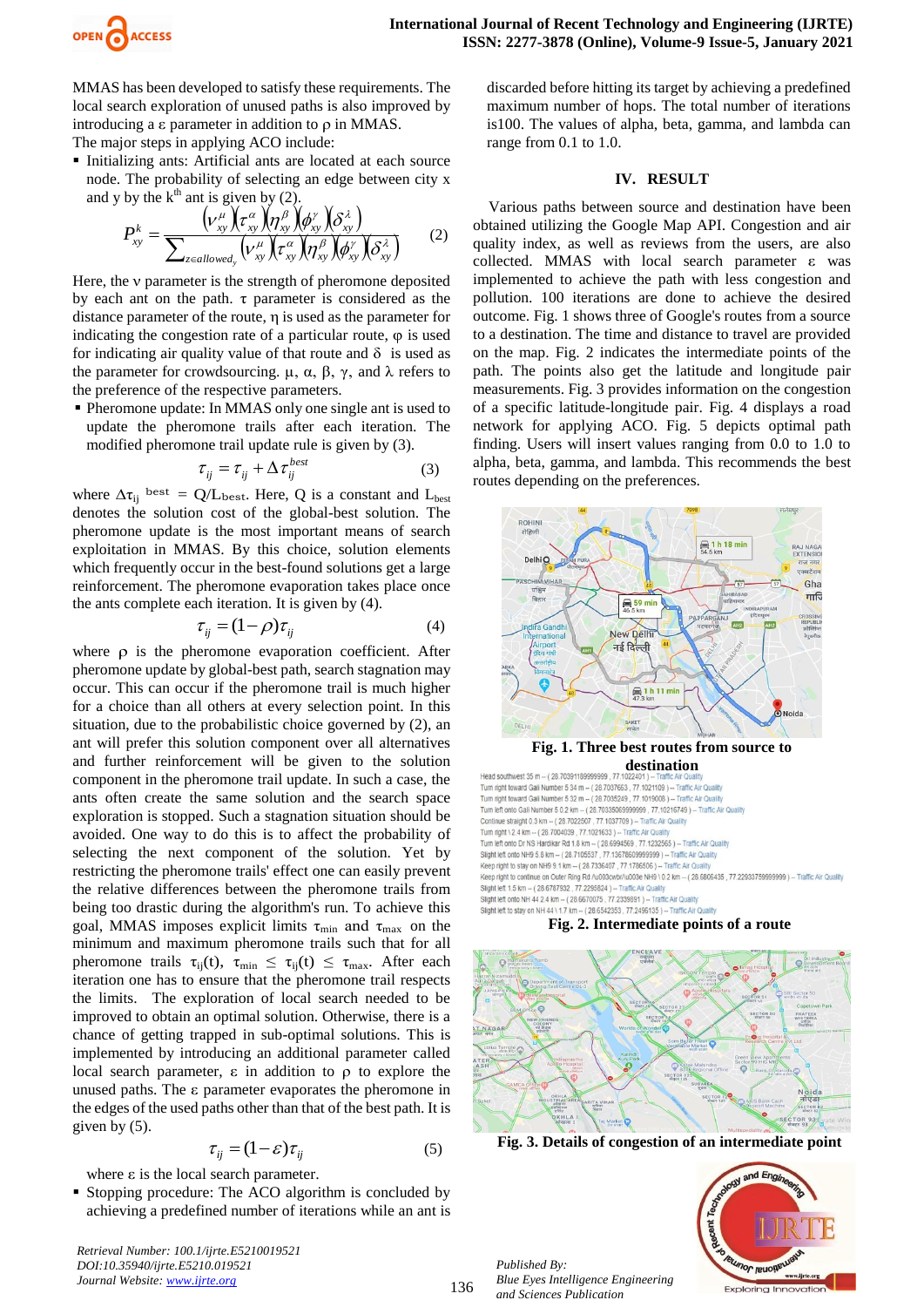

**Fig. 4. Road network under consideration for applying ACO**

### **V. PERFORMANCE ANALYSIS**

The routing applications can improve their performance by incorporating user recommendations, congestion levels, and pollution levels of an area in the decision of selection of routes.



The experiments were carried out on various combinations of sources and destinations. Those were in Delhi and near it. It is a highly congested and polluted area in India. So this region is well suited for evaluation. Preference is given for distance, congestion, air quality, user feedback. The readings have been taken, and the percentage change by which the obtained route differs from the suggested route by Google is calculated. The experiments are conducted by varying one parameter from 0.1 to 1.0 and keeping the other three parameters constant. The fig. 6-9 displays a comparison of the collected results.

From fig. 6, it can be noted that as the distance parameter is considered, the percentage change from Google's suggested path changes only very slightly for higher values of  $\alpha$  and varies greatly when the value of  $\alpha$  is lower. Fig. 7 shows that as the congestion preference parameter (β) varies from 0.1 to 1.0, the percentage of change is higher.

Considering the air quality preference parameter  $(γ)$  and the satisfaction level preference parameter  $(\lambda)$ , the percentage change is also higher and is slightly higher than the percentage change of β parameter. So it can be concluded from the observation that percentage change from Google's suggested route showed higher value for air quality and satisfaction level preference parameter.

Dynamism is introduced in the problem with an increase or decrease of edge costs, change in air quality, user feedback values, etc. The problem under consideration is highly dynamic as the values of each of the parameters can change instantly.



#### **Fig. 6. Varying distance (α) parameter**





**Fig. 8. Varying air quality (γ) parameter** Satisafaction level preference parameter Vs



**Fig. 9. Varying satisfaction level (λ) parameter**

The adaptability of the algorithm to positive and negative changes is studied. A positive change is brought by introducing a good edge, i. e., one with a smaller edge cost, whereas, a negative change can be brought by introducing an edge with greater edge cost.



*Retrieval Number: 100.1/ijrte.E5210019521 DOI:10.35940/ijrte.E5210.019521 Journal Website: www.ijrte.org*

137